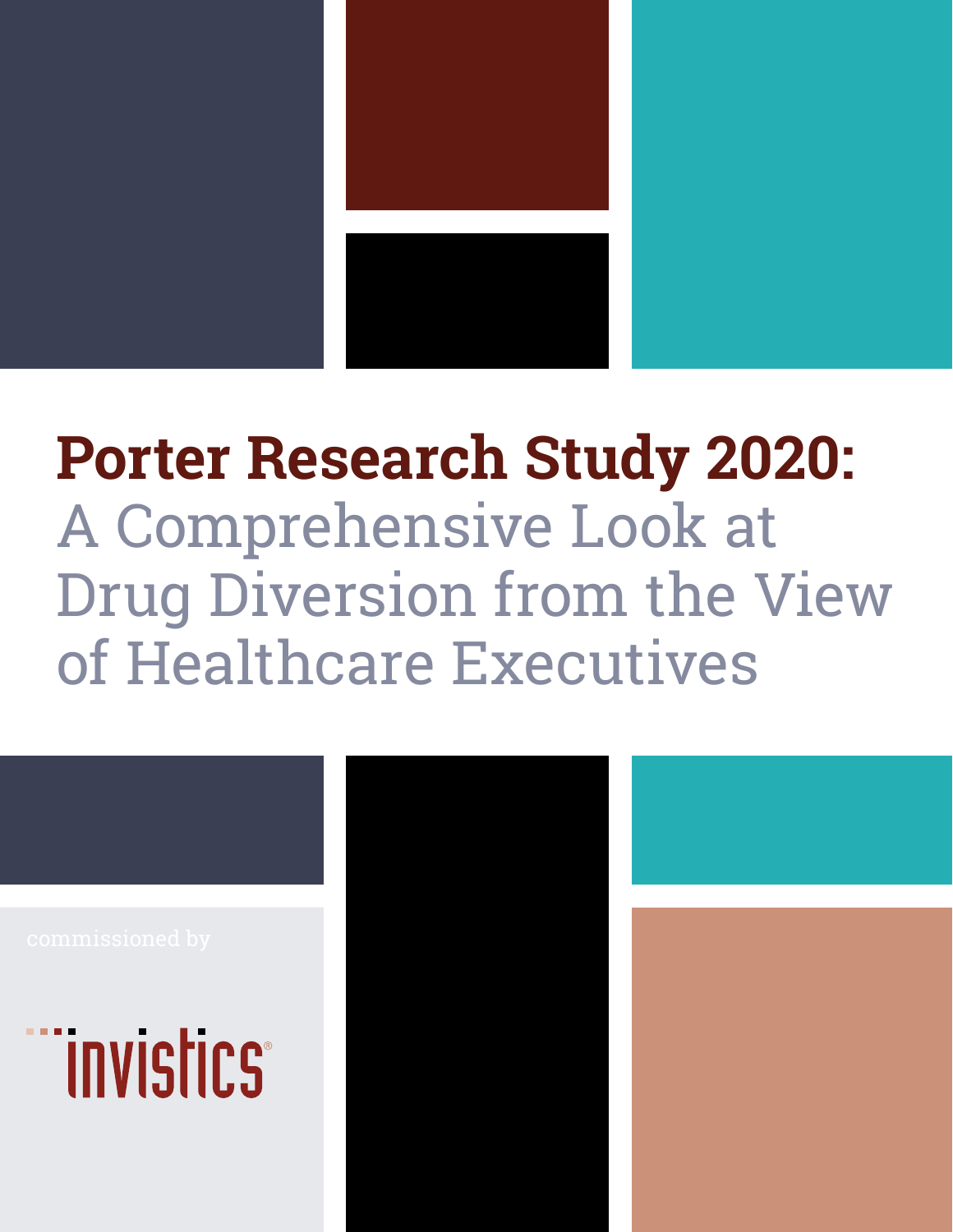#### **Executive Summary**

In 2017, reports surfaced that incidents of missing or stolen prescription medications at Veterans Administration hospitals increased more than 800% in seven years, from 272 in 2009 to 2,457 in 2016.<sup>1</sup> The news alarmed everyone in the healthcare industry, as leaders were beginning to assess the growing problem of healthcare worker drug diversion. Porter Research, an Atlanta-based company that provides market intelligence to healthcare companies, completed their first study of drug diversion detection programs in healthcare facilities around the same time.

The results of that study showed that most healthcare executives were acutely aware of the issue of drug theft by employees. They were also searching for ways to create drug diversion programs and make the ones they had more effective. Nearly all the survey participants in 2017 acknowledged that drug diversion was occurring and that the majority of diversion incidents were going undetected. In 2017, about two-thirds of participants said they were either "not confident" or only "somewhat confident" that the drug-diversion programs in their facilities were effective and efficient.

How are healthcare facilities progressing two years later? Porter Research reached out to a similar number of executives recently and learned that some parts of drug diversion programs are improving, while others are still problematic.



# <u>minvistics</u>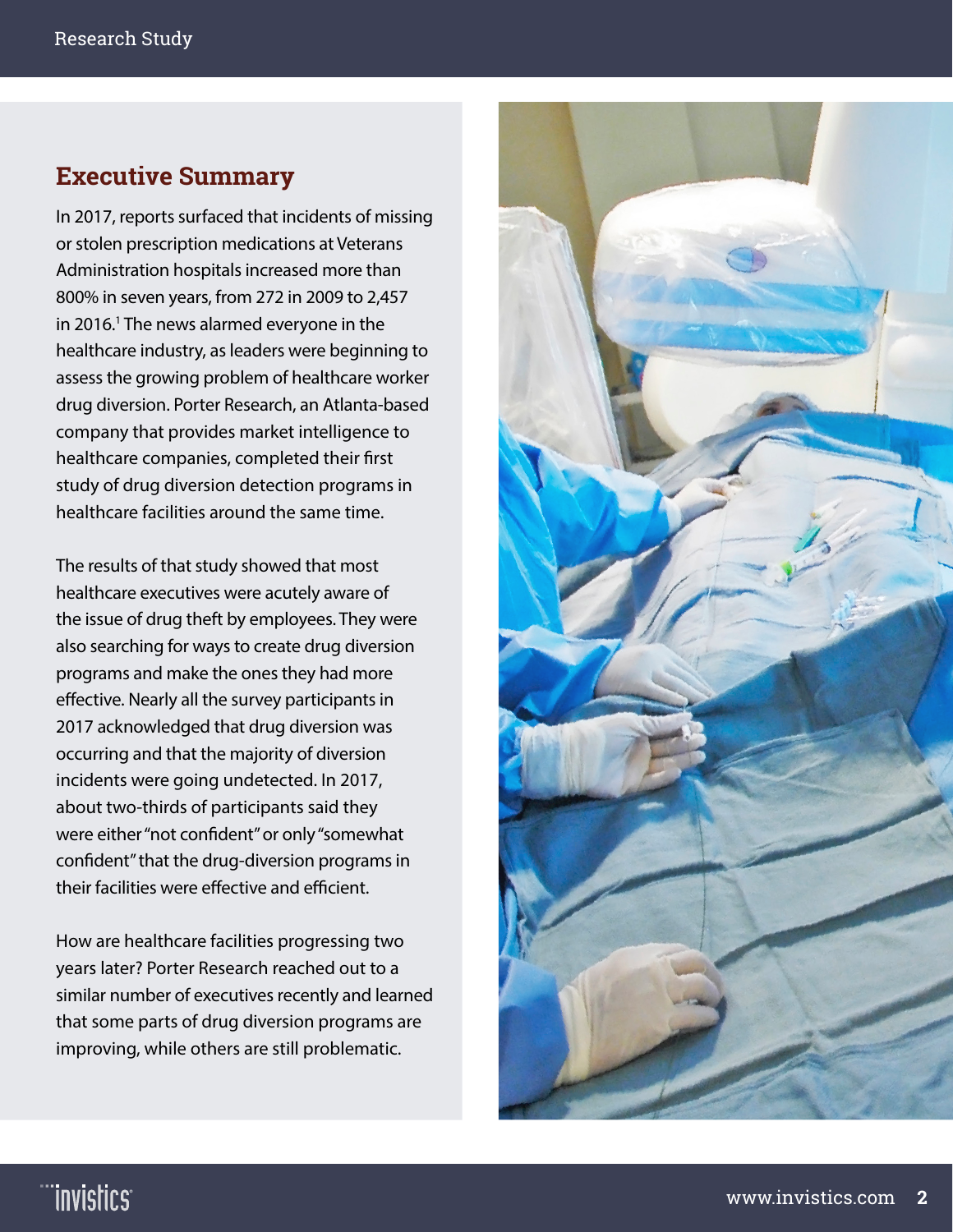

## **What Remains The Same After Two Years**

The vast majority of participants in both 2017 and 2019 have high familiarity with the drug diversion programs in their facilities. That said, the number of individuals who say they're "very confident" in their programs has dropped five percent from 2017 to 2019 (from 41% in 2017 to 36% in 2019).

When asked to compare the effectiveness and efficiency of their diversion program with other healthcare facilities, ratings remained largely the same from 2017 to 2019, with a slight dip in efficiency scores. There could be multiple factors affecting efficiency, such as an increase in the overall numbers of investigations, or a lack of analytics tools to reduce false positives, as healthcare organizations scramble to address diversion. **The bottom line:** The majority of participants still say they are only "somewhat confident" that their programs are working as well as they could.

#### **Key Takeaway**

Nearly half of executives who started the 2019 survey said their facilities still don't have drug diversion detection programs. Of those who do, **58% say they have at least one full-time equivalent (FTE) assigned to drug diversion detection.** In comparison, **in 2017 only 40% said they had at least one FTE.**  It's important to see that hospitals are increasing their resources dedicated to drug diversion detection.



Perhaps most concerning to note is that within the span of two years, the number of drug diversion programs has remained stagnant. In 2017, 39% of the initial sample did not have a diversion program. In 2019, 41% of a similar-sized sample (235 versus 228) reported having no drug diversion program. Extrapolated across the U.S., that would indicate that of the approximately 7,200 hospitals<sup>2</sup> almost 3,000 hospitals still do not have a formal drug diversion detection program.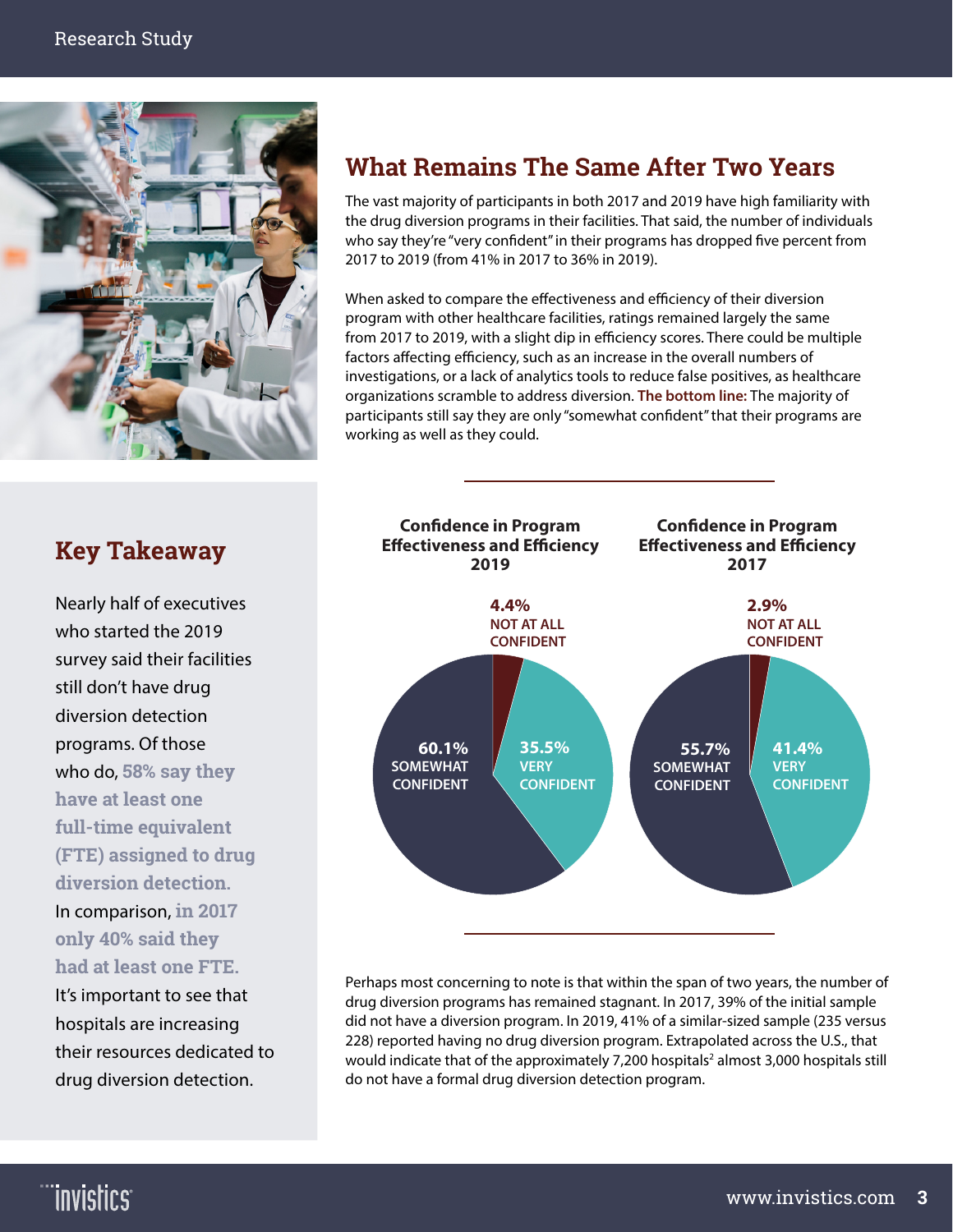## **Drug Diversion Perspectives by Job Function**

In both surveys, the goal was to attract executives from three major categories: nursing/patient services, pharmacy and drug diversion/investigation.

- In 2017, departments of pharmacy were well-represented; however, drug diversion specialists only comprised 16% of the audience.
- In 2019, we saw the number of diversion specialists climb to 36% of the total, while nursing/medical executives participation shrunk.
- Pharmacy executives made up a little less than half of the total contributors to the survey.
- Seeing the increase in the number of drug diversion specialists is a welcome sign.

# **Perspectives: Extent of Drug Diversion Problem**

We asked several questions designed to ascertain participants' opinions about the drug diversion issue as a whole, versus what they experience in their own facilities. Nearly all survey participants (98%) either agree or strongly agree that drug diversion is occurring in hospitals. That opinion is validated by research, news stories and industry experts alike. In fact, John Burke, president of the International Health Facility Diversion Association, estimates there are at least 37,000 diversion incidents occurring in U.S. facilities each year and even he says that his number is probably low.<sup>3</sup>

Similarly, Health Canada data show that 9 million doses of controlled substances were reported missing between January 2012 and September 30, 2017, and that number has been steadily growing since 2013. While the Canadian study contributed only 6% of missing drugs to employee theft, over 80% of the incidents are "unexplained."4 Indeed, more than 86% of the Porter survey participants said they have met or know someone who has diverted drugs.

The elephant in the room is recognized by almost everyone: Drug theft by employees is difficult to catch. Seventy percent of 2019 Porter Research survey participants agree or strongly agree that "most" drug diversion goes undetected, a number that has increased since the 2017 survey.

Along with that, nearly all of the executives surveyed believe that drug diversion has a negative impact on quality of care. Equal percentages of participants from both surveys (97 percent to 99 percent) agree that drug diversion puts patient safety at risk too. The Joint Commission concurs. In its April 2019 Quick Safety bulletin entitled "Drug Diversion and Impaired Healthcare Workers," the Joint Commission points out that risks for patients are multifaceted. "Risks to patients include inadequate pain relief and exposure to infectious disease from contaminated needles and drugs, compounded by potentially unsafe care."5

| <b>JOB</b><br><b>FUNCTIONS</b>                        | 2017 | 2019 |
|-------------------------------------------------------|------|------|
| <b>DIRECTORS</b><br><b>OF</b><br><b>PHARMACY</b>      | 64%  | 43%  |
| <b>DRUG</b><br><b>DIVERSION</b><br><b>SPECIALISTS</b> | 16%  | 36%  |
| <b>NURSING</b><br><b>EXECUTIVES</b>                   | 14%  | 9%   |
| <b>MEDICAL</b><br><b>EXECUTIVES</b>                   | 7%   | 7%   |

#### **Key Takeaway**

Just about every **healthcare executive in the Porter Research**  surveys from **2017 and 2019 agree that drug diversion is occurring in U.S. hospitals.** 

# <u>minvistics</u>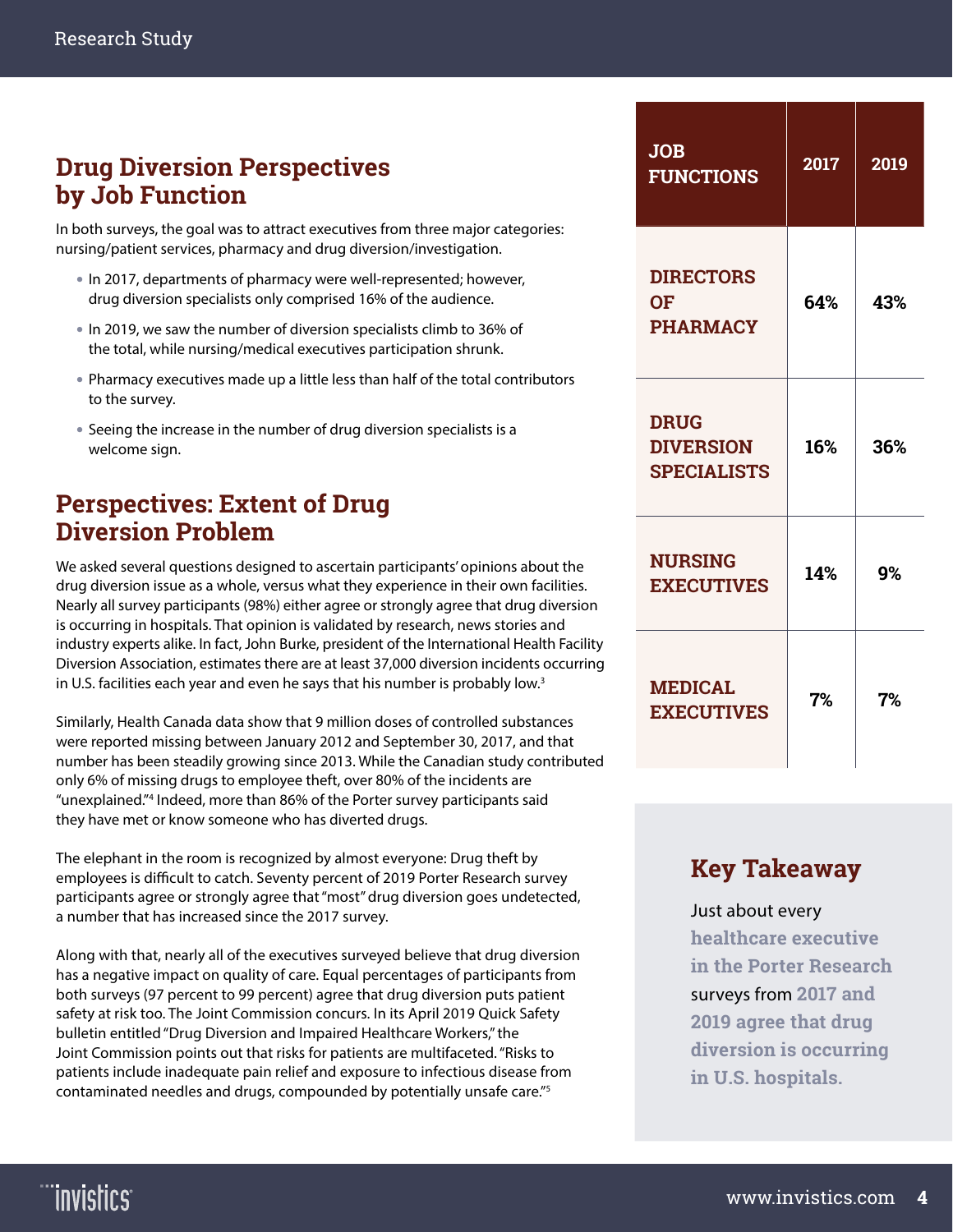#### **Beliefs and Opinions About Drug Diversion Within Work Facilities**

It's important to note that there is a decline between 2017 and 2019 (from 41% to 36%) among those who say they are "very confident" in the effectiveness of their program and an increase in the number of participants who say they are "not at all confident" in their organization's program. The least confident groups do remain under 5% of the totals. Percentage-wise, the "very confident" category lost about 6%, while the "somewhat confident" group grew about the same percentage from 2017 to 2019.

# **The Costs of Drug Diversion**

Ninety-six percent of survey participants say that employee drug diversion negatively impacts quality of care and 97% say that drug diversion has an adverse impact on patient safety. Hospital executives also believe the high costs of drug diversion impacts more than just the clinical departments. Eighty-three percent agreed or strongly agreed that employee drug diversion has a negative impact on finance and billing. Indeed, the estimated costs of diversion to public and private medical insurers is over \$72 billion a year according to the Justice Department's National Drug Intelligence Center.<sup>6</sup> Ninety-seven percent also believe that diversion puts their organization's compliance with regulations at risk, not to mention the nightmare of bad public relations that often accompanies diversion incidents.

## **Over There, Not Here: Executives Trust Their Organizations to Handle Drug Diversion**

While most participants say they at least somewhat trust their organization to identify individuals that divert drugs, about 70% say they believe strongly that most diversion in the U.S. goes undetected.



**Key Takeaway**

**7 in 10** survey participants **believe that most incidents of drug diversion in the U.S. go undetected;**  however, **64% are confident** or **very confident that their drug diversion program successfully identifies employees who divert drugs.**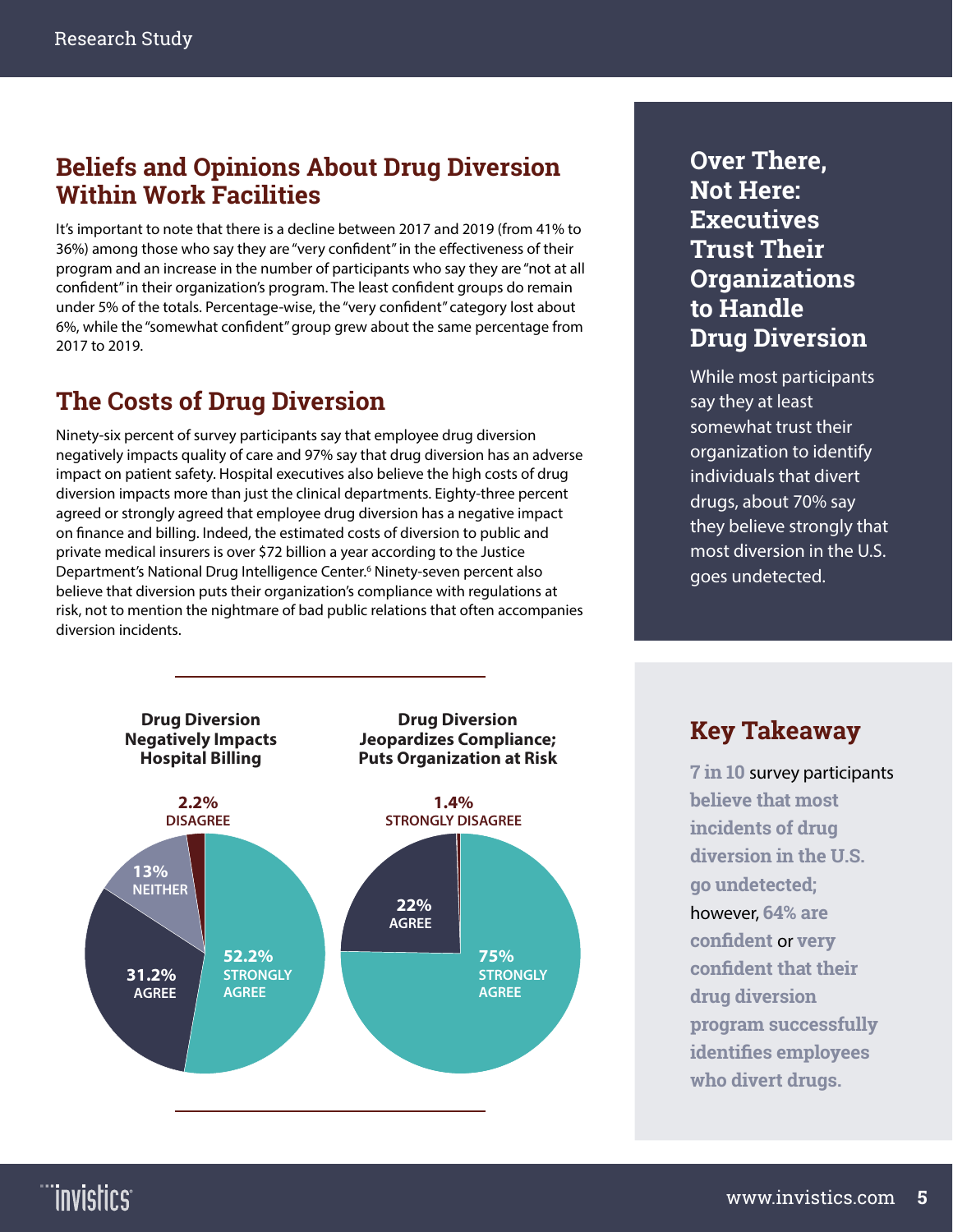

# **Diversion Program Tools Currently In Use**

We asked survey participants to share which diversion program tools their organizations use. Executives were able to pick any that apply from a list including:

|                                               | 2017 | 2019 | $+/-$ |
|-----------------------------------------------|------|------|-------|
| <b>Automated Dispensing Cabinets (ADC)</b>    | 91%  | 89%  | -2    |
| <b>Internal Audits</b>                        | 90%  | 87%  | -3    |
| Tips from co-workers                          | 81%  | 84%  | $+3$  |
| ADC Reports (such as anomalous usage reports) | 67%  | 78%  | $+11$ |
| <b>Diversion Awareness Training</b>           | 66%  | 75%  | +9    |
| <b>Advanced Analytics</b>                     | 54%  | 59%  | +5    |
| <b>Machine Learning</b>                       | 29%  | 29%  | 0     |
| <b>Random Drug Screening</b>                  | 27%  | 28%  | +1    |
| None of the Above                             | 0    | o    | O     |
| Other                                         | 4%   | 6%   | +2    |

These usage statistics are encouraging. When we compare 2019 to 2017, we see that more hospitals are relying on technology to help uncover drug diversion. Hospitals are maturing in the use of ADC reports and advanced analytics. Seeing diversion awareness training increase also proves that hospitals are empowering employees to help uncover diversion actions.

We expect more and more health systems will look to innovative technologies as an integral component of their diversion detection program. For instance, machine learning, a form of artificial intelligence, is used to detect patterns, including behavioral actions over time. As the software "learns" it becomes easier to detect diversion—sometimes even before it happens or while it is happening—a vast improvement over detection times that are weeks, and sometimes months, without machine learning and advanced analytics solutions.

Some versions of advanced analytics software can integrate data from dispensing cabinets, time-keeping systems, electronic medical records and more to give a multi-dimensional view of drug diversion and uncover incidents much faster. What takes humans hours—or even days—to analyze can be done in a fraction of the time with the latest technologies.

# **Man vs. Machine: How Technology Can Help with Drug Diversion Detection**

It is interesting to compare how participants say people who divert are actually caught versus what tools survey contributors think are effective. Right now, the majority of investigations are triggered by human activities, such as tips from co-workers, observations from management, or discovery of missing drugs. Unfortunately, by the time those solutions point to someone who is diverting, a lot of damage can be done. With the use of emerging technologies, we believe time to discovery will be shorter and more accurate, saving healthcare organizations from the cost of diversion, as well as the costs of false positive investigations.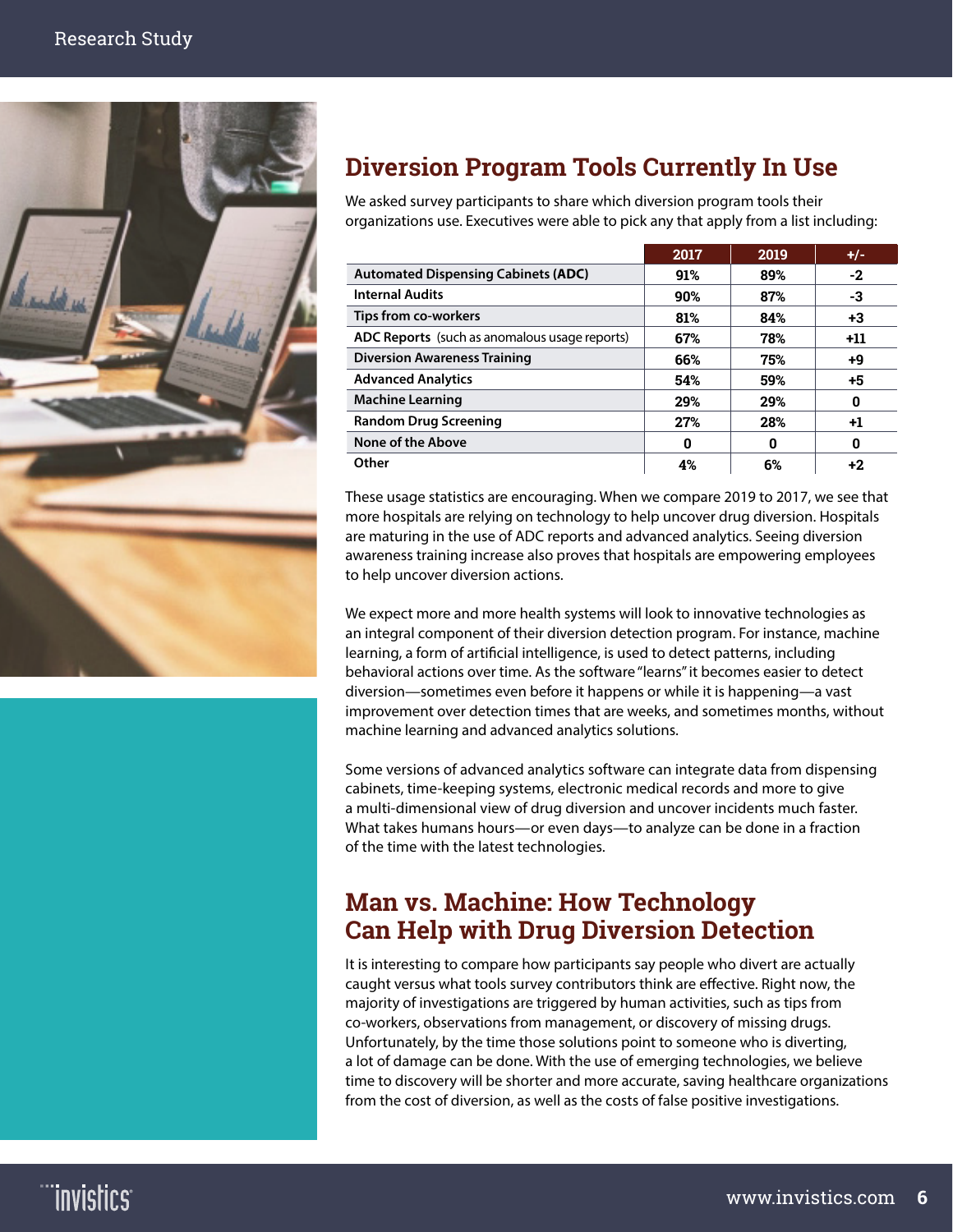Our survey participants agree, citing technologies like advanced analytics solutions as effective or very effective.

We are also aware that today's outcomes could be related to a lack of staffing to handle diversion detection programs. Forty-nine percent of executives reported that investigations take 5 or more hours to complete. About the same number said their organization has less than one full-time professional working on drug-diversion programs. Adding technology solutions can help hospitals contain the costs of drug diversion programs, while producing better results.

There are signs of change. Survey respondents are losing confidence in the effectiveness of traditional detection methods like monthly ADC reports and anomalous usage reports. In the last two years, the percentage of respondents who said these reports are effective or very effective at the identification and/or prevention of drug diversion dropped from 78% to 52%.

At the same time, survey respondents show growing confidence in advanced analytics to detect drug diversion. These more advanced methods are now the detection technique ranked as most effective. Following advanced analytics as the technique with the most confidence, tips from co-workers and internal audits filled out the top three of solutions rated the most effective. We expect these solutions are gaining momentum, given the confidence in their effectiveness.

# **Taking Action**

As drug diversion incidents continue to grow, it becomes imperative that all hospitals consider solutions that help expose healthcare workers who are guilty of diversion to protect patients, profitability and reputations. What the surveys make clear is that, as an industry, **we are currently failing to expand drug diversion programs as rapidly as needed** when the number of diversion programs remains virtually the same over the course of two years.

We also need to **more closely match resources dedicated to building diversion programs with the amount of time needed to complete investigations.** This problem can be approached from two angles: Expanding staff to increase FTEs dedicated to drug diversion detection and increasing the use of technology machine learning, ADCs, advanced analytics and automated reports from ADCs—to cut time and make investigations more accurate.

Finally, **recognizing the fully loaded costs of drug diversion is extremely important.** There isn't just the cost of the drugs themselves—although those numbers are breath-taking; we also have to account for organizational fines when regulatory targets aren't met, the costs of lost productivity, the cost of turnover, rehabilitation programs and legal liabilities. It's uncomfortable, yet necessary, to acknowledge that the brunt of those costs are borne by consumers with insurance and taxpayers.

The time has come for healthcare organizations to bring drug diversion into the spotlight and build strategic programs that protect patients, consumers and the organizations themselves.

# **Key Takeaway**

Using **machine learning, advanced analytics and automated systems/reporting** can give hospitals a **better chance to catch healthcare workers**  who divert before risky scenarios take place. Machine learning can also effectively **validate and support human solutions** by crunching data in near real-time and "learning" behavior patterns that can be applied **to make data more effective.**



# <u>minvistics</u>